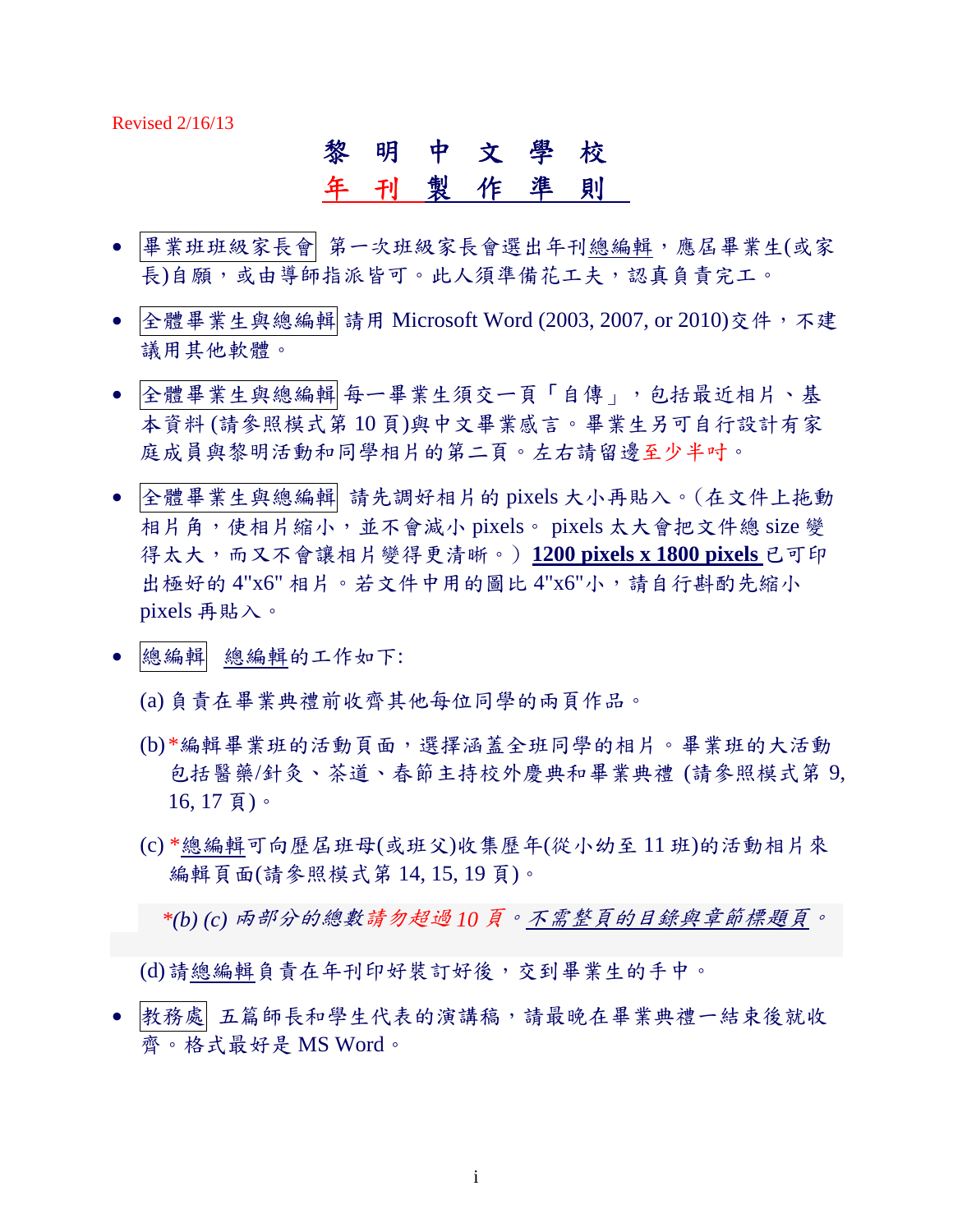- 總編輯 總編輯應在 5 月底前將完工的 MS Word 文件 e-mail 給教務長王 麗 (liwang168@gmail.com)。
- 教務處 老師與教務處將盡力補足年刊中缺的部分,並可能稍微修改,譬 如放大/縮小相片或圖片、重排各頁的前後次序、改正錯字、別字、標點 附號、或間距。總頁數將整理在 **45**-55 頁之間。
- 教務處年刊最好在六、七月敲定。從 2013 年開始,教務處將只發行年刊 的 *soft copy (pdf* 檔*)*,不再印刷。此 pdf 檔將登在 li-ming.org 供觀賞和存 檔。
- 家長 若家長要自行印刷,以下是以往的經驗:

年刊應印彩色,內頁印雙面。紙張規格如下 (可在 Staples 或 Office Depot 買到):

Content pages: 28 lb, 98 brightness "color laser" paper - \$11.49/500 sheets Cover pages: 67 lb, light color cover stock - \$11.99/250 sheets 年刊封底朝外,按頁數一份一份交叉相疊放在紙箱中。按下例裝訂。 可裝訂的廠家: Office Depot on Shady Grove Road, Gaithersburg, MD (裝訂服務包括上下兩個釘書針與黏貼封面封底的深色膠帶,經數量打折 後 35 本大約 US\$70。一兩天就可取貨。) 總編輯可在八月中,畢業生去上大學之前,送到學生手中。





年刊樣本模式附於英文 Guidance 的後面。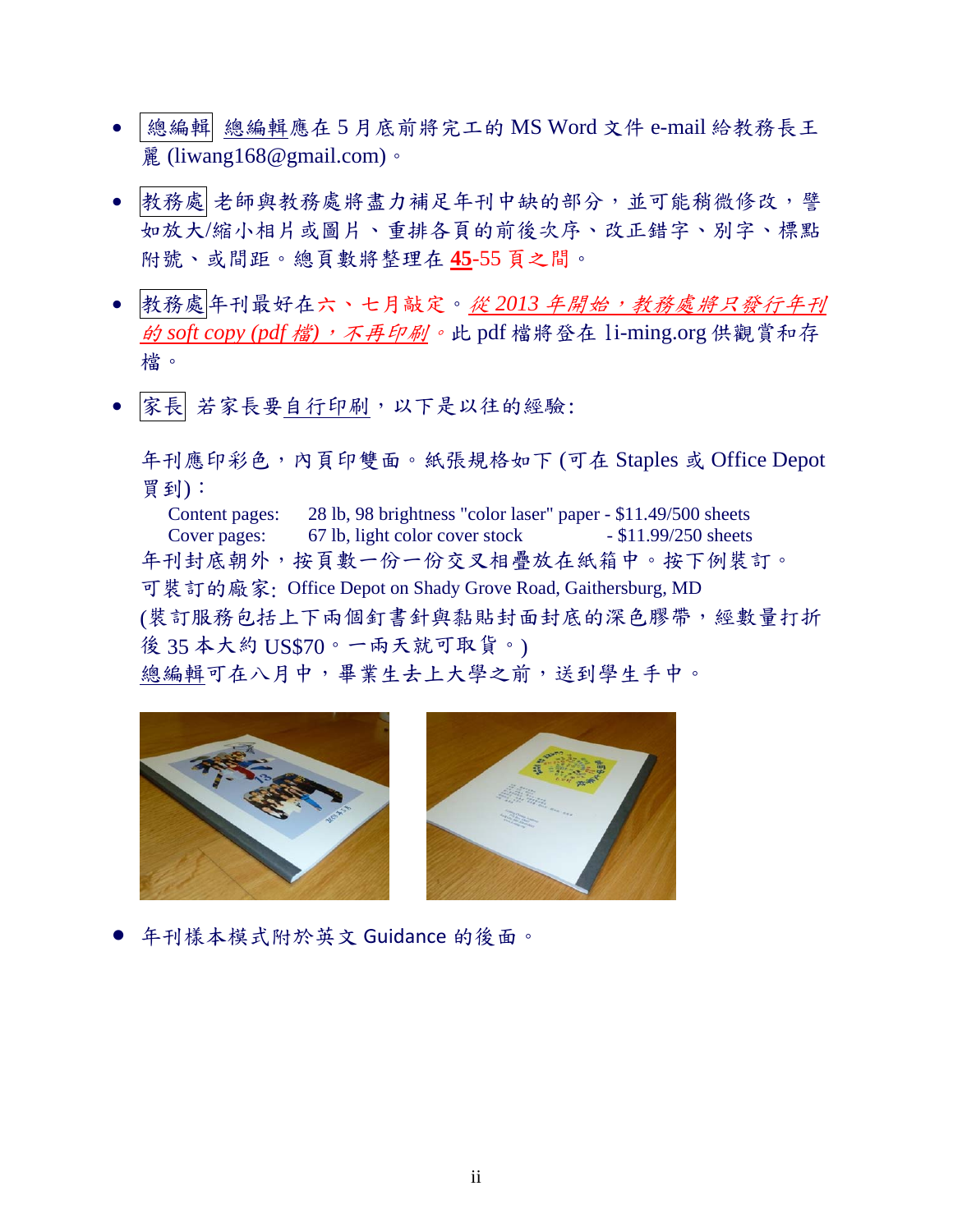#### Li-Ming Yearbook Guidelines

- $12<sup>th</sup> GRADE PT MEETING$  In the beginning of the  $12<sup>th</sup>$  grade fall semester, during the Parent-Teacher meeting, one or two  $12^{th}$  grade student(s) and their parents can volunteer (or are assigned by the teacher) to be the Chief Editors for the Yearbook. The Chief Editors must commit to this task, and be aware that it will occupy a big chunk or their time and effort during the year.
- ALL GRADUATES and CHIEF EDITORS The Chief Editors and all graduates should use Microsoft Word (2003, 2007, or 2010) to finalize the work. Other software is not recommended.
- ALL GRADUATES and CHIEF EDITORS Each graduate is required to submit a mandatory page that includes a recent portrait and basic personal information (see the template on Page 10 below) along with their Chinese graduation speech. A second selfdesigned page (with pictures of family and/or Li-Ming activities and friends) is optional. Please leave at least 0.5" margins on the left and right sides.
- ALL GRADUATES and CHIEF EDITORS Please adjust the pixels of each photo. (Dragging a photo's corners to make it smaller in Word will not change the pixel size. Large-size photos produce huge document size and may not print any better.) A "**1200 pixels by 1800 pixels**" photo can produce very nice 4x6 prints. Smaller photos should be adjusted accordingly.
- CHIEF EDITORS The Chief Editors' task includes:
	- (a) Collect all other classmates' page(s) before their graduation in May.
	- (b)<sup>\*</sup>Compose pages that include  $12<sup>th</sup>$  grade class activities, with selected photos to cover all classmates. Events of interest include Chinese medicine/acupuncture, tea ceremony, Lunar New Year's emcees and performances, and the graduation ceremony (see the template on Pages 9, 16, 17 below).
	- $(c)$ <sup>\*</sup>(Optional) The Chief Editors can also contact room parents from the previous years to obtain pictures from the P3, P4, K-11<sup>th</sup> Grades (see the template on Pages 14, 15, 19 below).

 *\*Total number of pages for (b) and (c) combined should not exceed 10. There is no need for a page of "Table of Contents" nor "Section Title" pages.* 

- (d) Distribute the published Yearbooks to each graduate.
- CURRICULUM DEPARTMENT The five graduation speech scripts need to be collected no later than the graduation ceremony. MS Word files are preferred.
- CHIEF EDITORS The Yearbook MS Word file(s) should be e-mailed to the Curriculum Department, Ms. Li Wang (liwang168@gmail.com), by the end of May.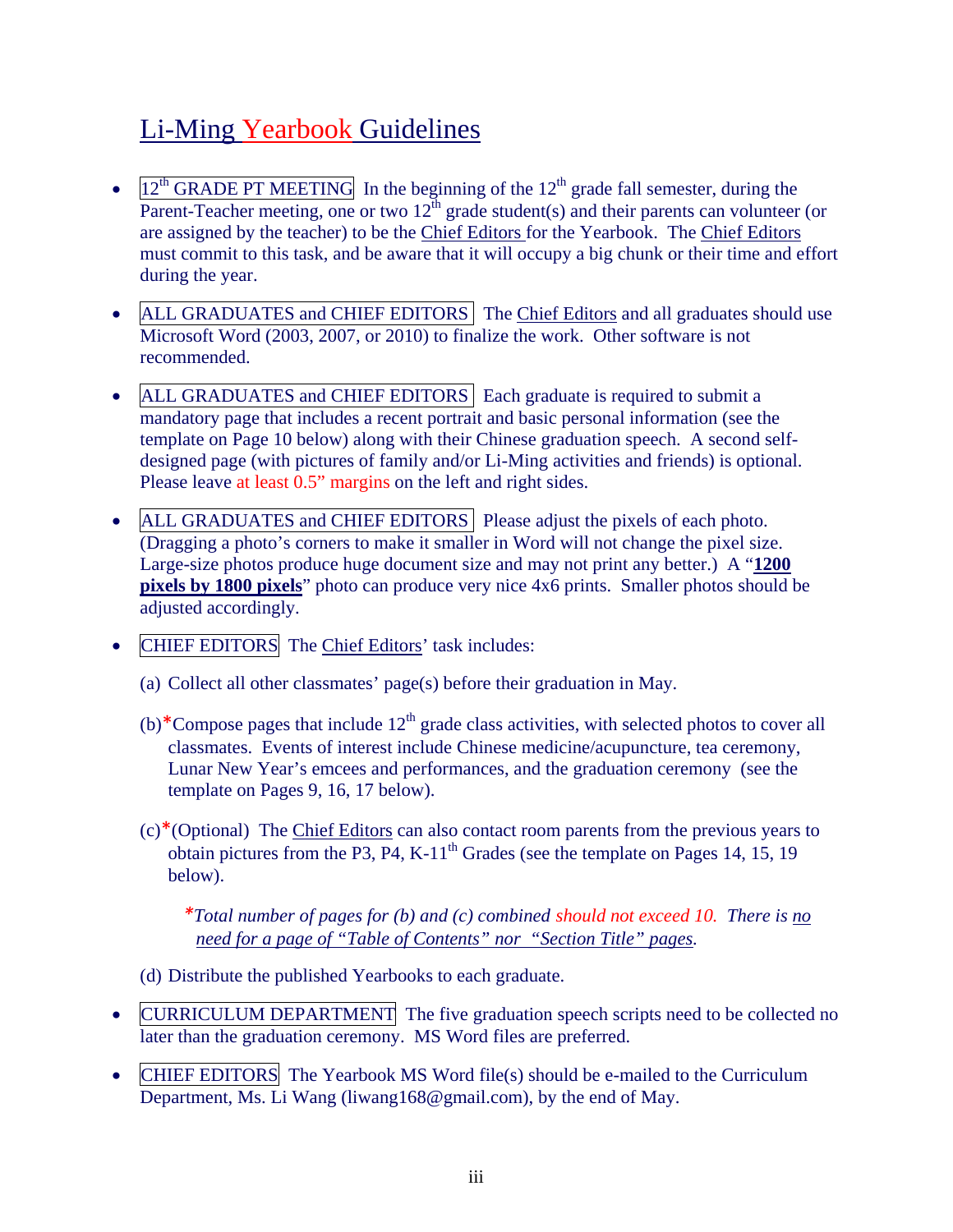- CURRICULUM DEPARTMENT Li-Ming's teachers and the Curriculum Department will try their best to include all other portions listed in the template below. They also have the rights to make minor adjustments to improve the final product's quality, including enlarging/shrinking the photos and graphics, re-arranging and re-sequencing pages, and correcting words, punctuation, and spacing of the Chinese/English articles. Total pages will be adjusted between 45 and 55 pages.
- CURRICULUM DEPARTMENT We recommend that the Yearbooks be finalized, printed, and bound during the early summer of the year they graduate. *From year 2013 on, the Curriculum Department will only issue the soft copy (in .pdf format) of the yearbook* and post it on li-ming.org for browsing and sharing.
- **PARENTS** If parents wish to produce and pay for hard copies, the previous experience of printing and binding is listed below for your reference:

The Yearbook should be printed in full color. The content pages can be printed double-sided. The paper specifications are as follows (They can be purchased locally from Staples or Office Depot:

Content pages: 28 lb, 98 brightness "color laser" paper - \$11.49/500 sheets Cover pages: 67 lb, light color cover stock - \$11.99/250 sheets

Collate the pages of the yearbook with back cover facing out. Cross-stacked the yearbooks in a box. Binding of the yearbooks should be similar to the following pictures.

The binding service can be obtained from Office Depot on Shady Grove Road, Gaithersburg, MD

(The service includes 2 stapling on each copy and a dark-color binding tape on the front and back cover. The binding cost for 35 copies, after the bulk discount, will cost around \$70 including tax. The binder can finish the work within a day or two. )

The Yearbooks can then be distributed to each graduate by the middle of August, before they leave for colleges.



A template of the yearbook is provided below.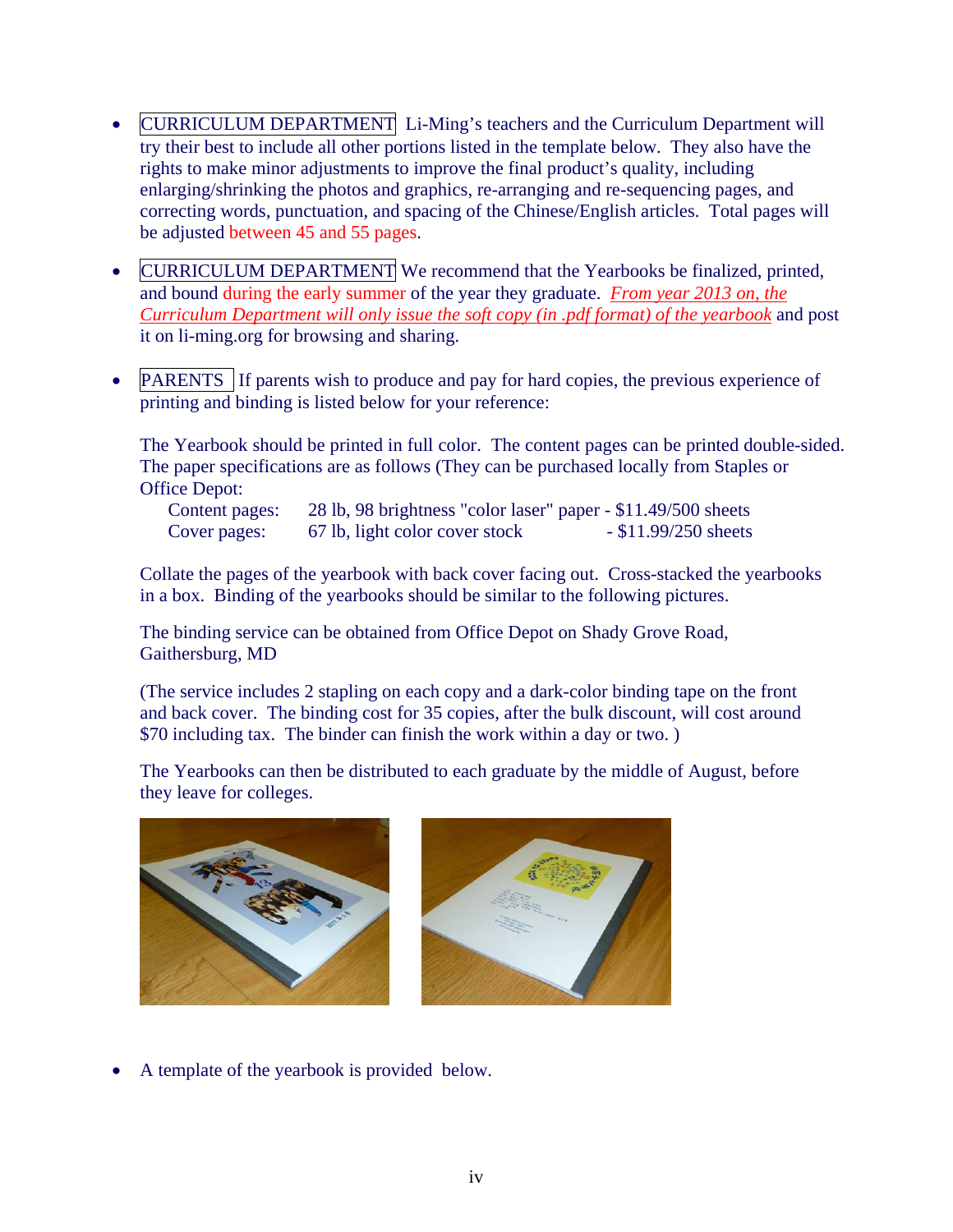





**20xx** в **5** ̓

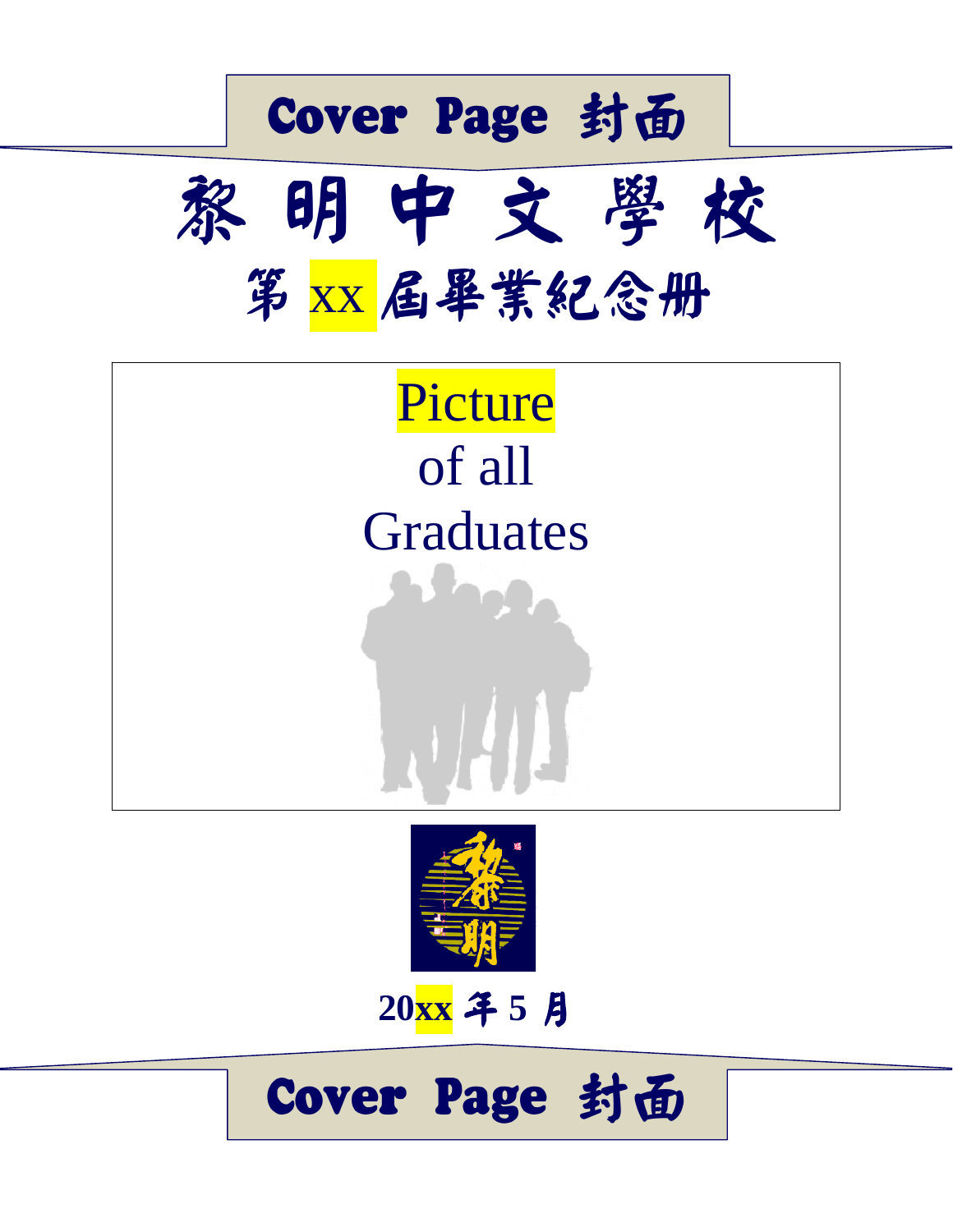#### **A Picture of Graduation Ceremony Invitation Card Signed by All Graduates**

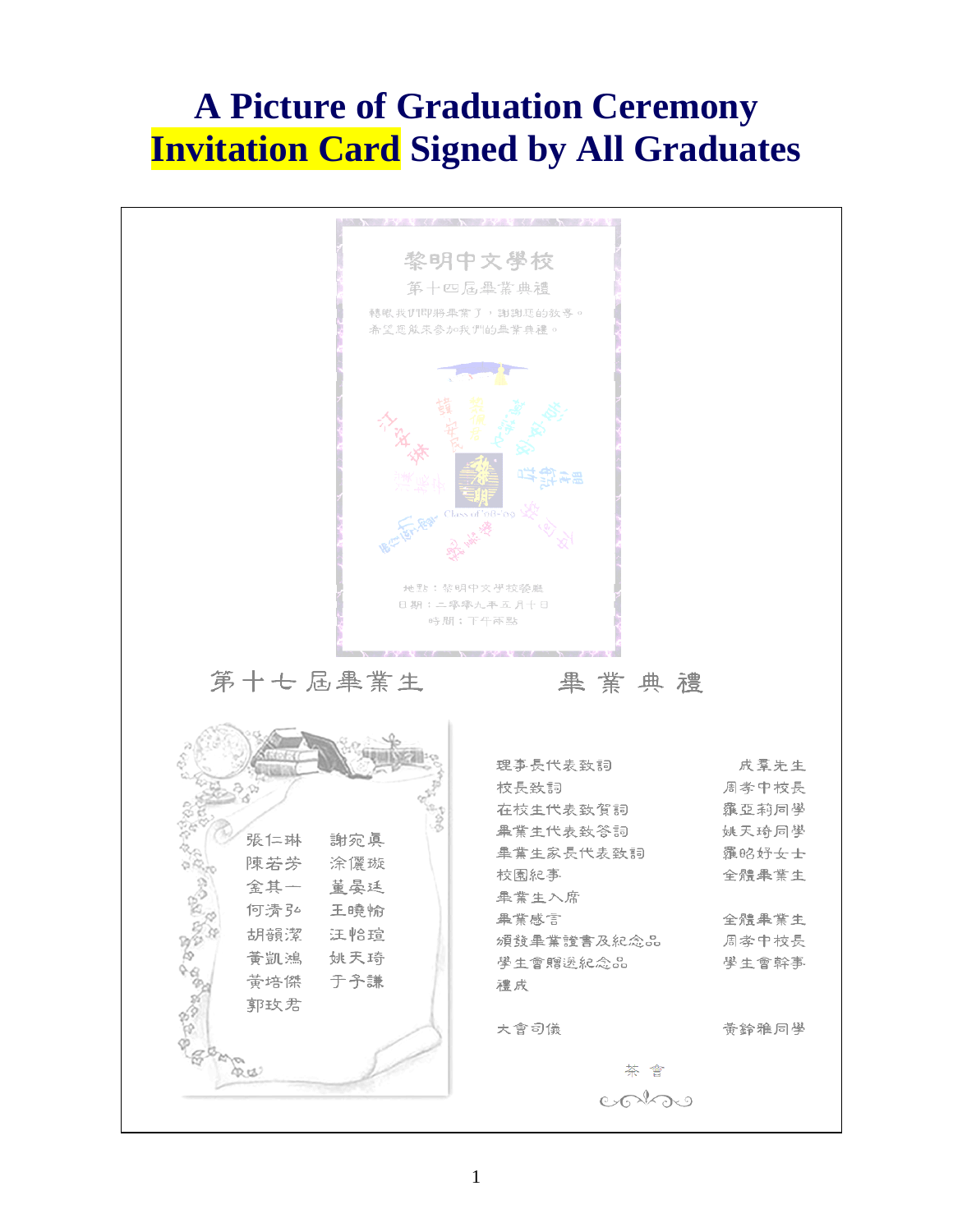#### xxx 理事長的勉勵



#### Board Chairperson's Speech

 x 校長、各位老師、各位家長,以及畢業班 的同學們,大家好:

很高興今天能代表黎明理事會來參加你們的 畢業典禮。

今年是很不平凡的一年,…

最後祝你們身體健康,在大學裡成為一個快樂的讀書人。謝謝大家。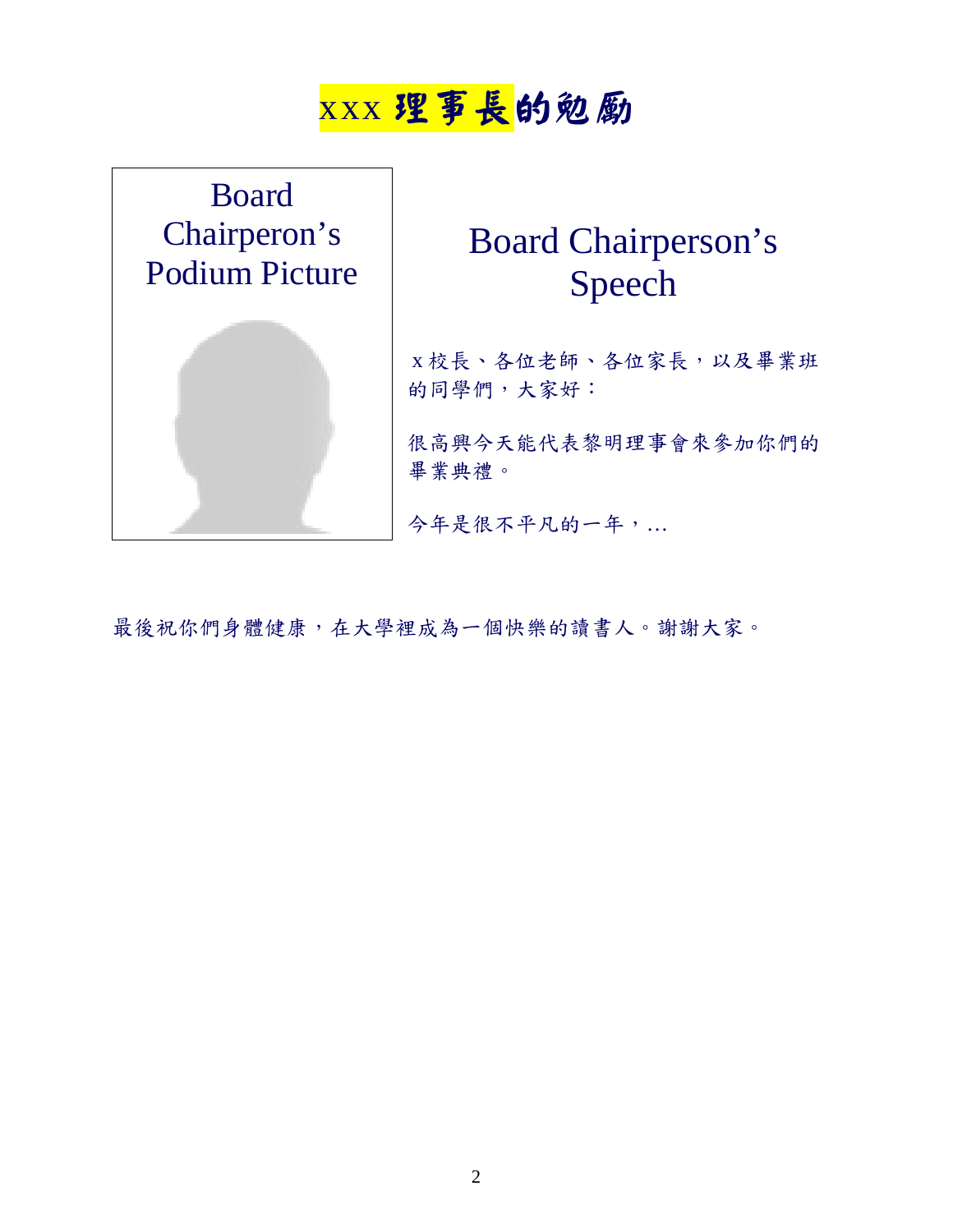#### xxx 校長的祝福

今天是我們學校第 xx 屆的畢業典禮,很高興 地看著這 x 位同學,完成了在黎明的中文教 育。在過去這 xx 年裡,每位同學抱著認真向 學的精神,每個星期天都風雨無阻地來學 校,就是這樣,一步一腳印,為中文打下了 穩固的基礎。

首先,恭喜同學們,…

我祝福畢業生們前途光明,也希望同學們在 畢業以後,能時常回到學校,探望師長跟同 學。



謝謝大家。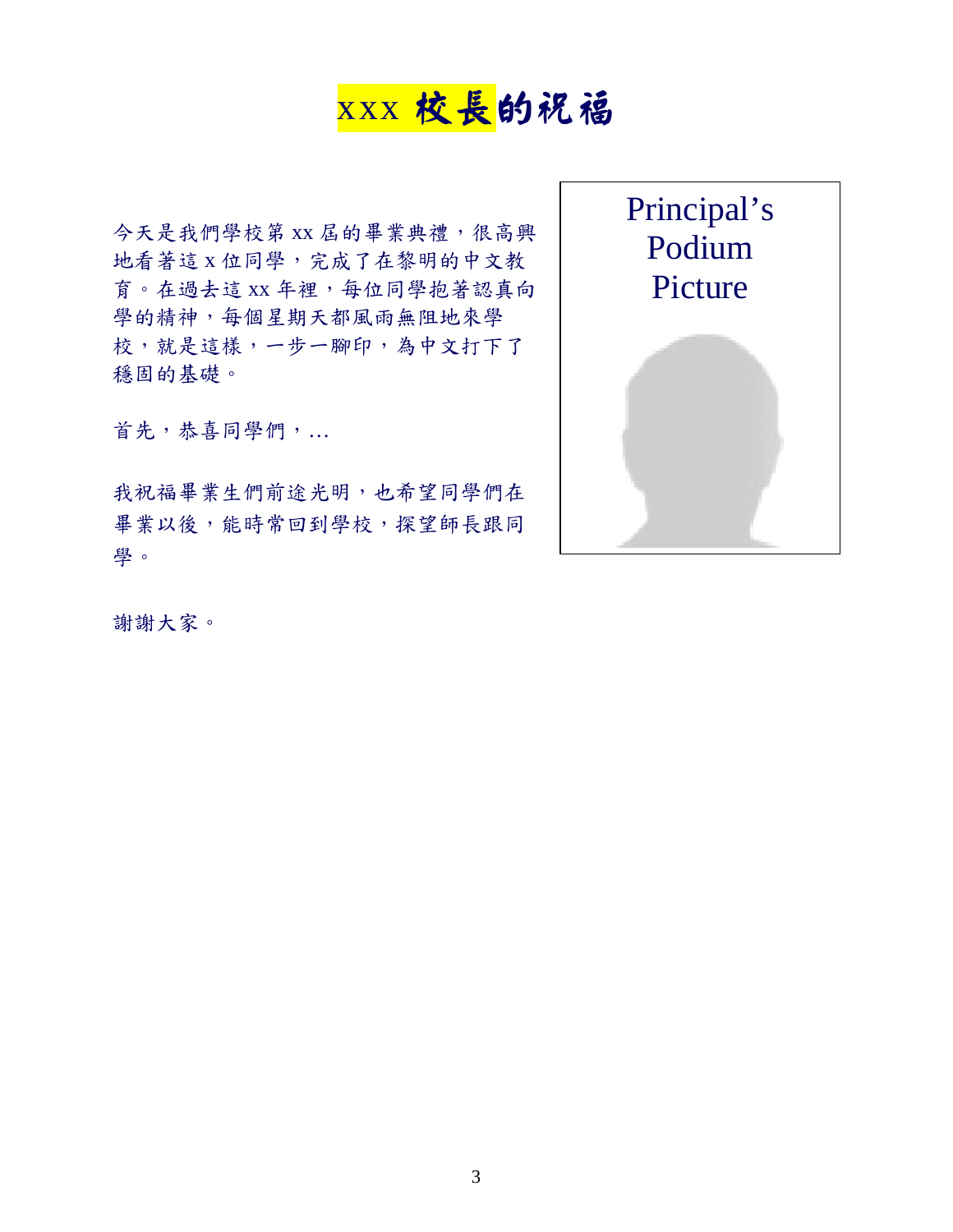## 在校生代表 xxx 致賀詞



謝謝。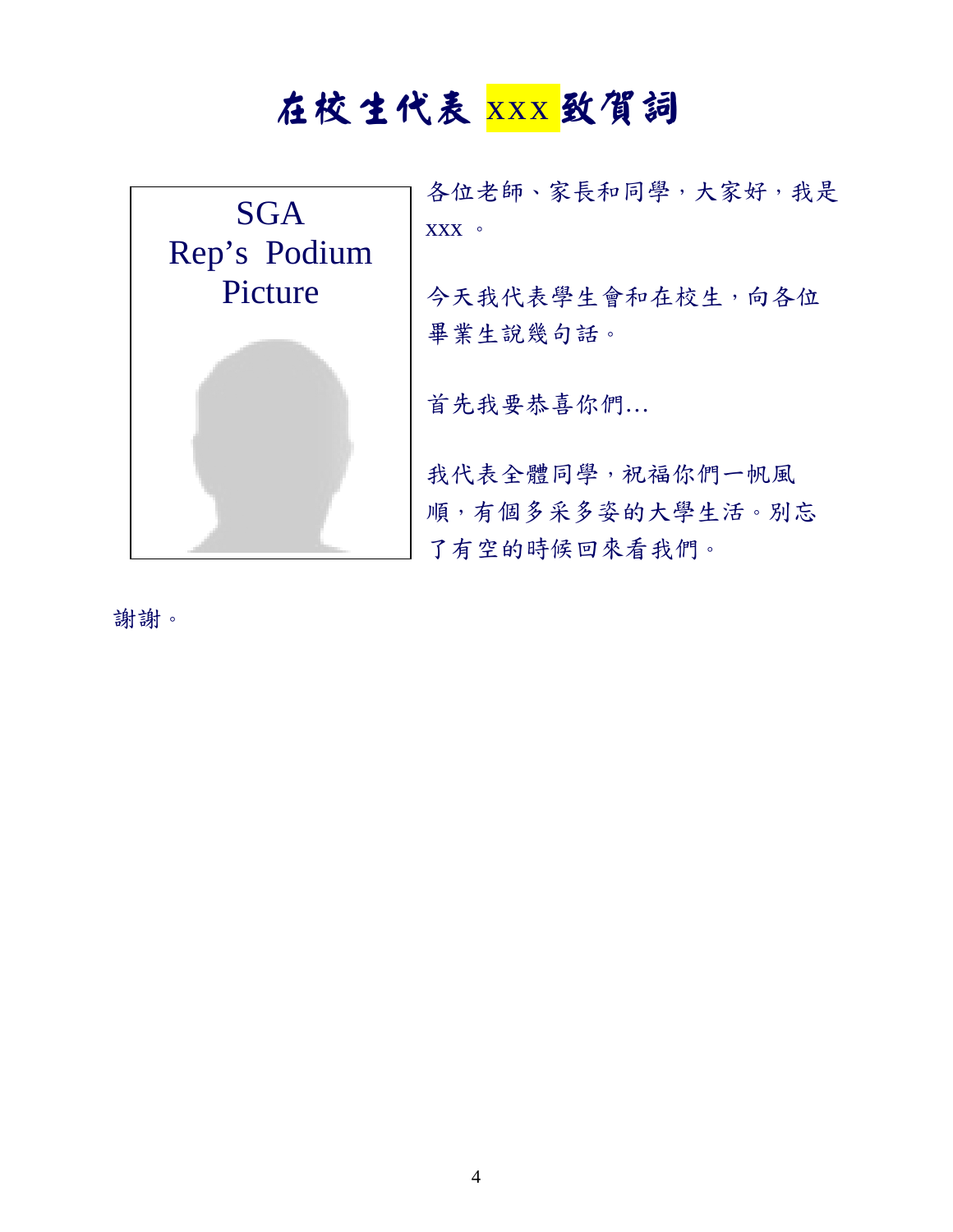

校長、各位老師、各位家長、各位同學,大家 好! 我是畢業班的 xxx, 我很榮幸能代表我們 畢業班同學致詞。

今天是我們的畢業典禮,也是母親節。首先, 我要祝所有的媽媽們母親節快樂!

…

我們最後要謝的是我們的爸爸、媽媽。如果不 是他們每個星期天送我們來黎明,今天我們就 不會在台上與各位告別。

謝謝爸爸、媽媽! 謝謝大家!

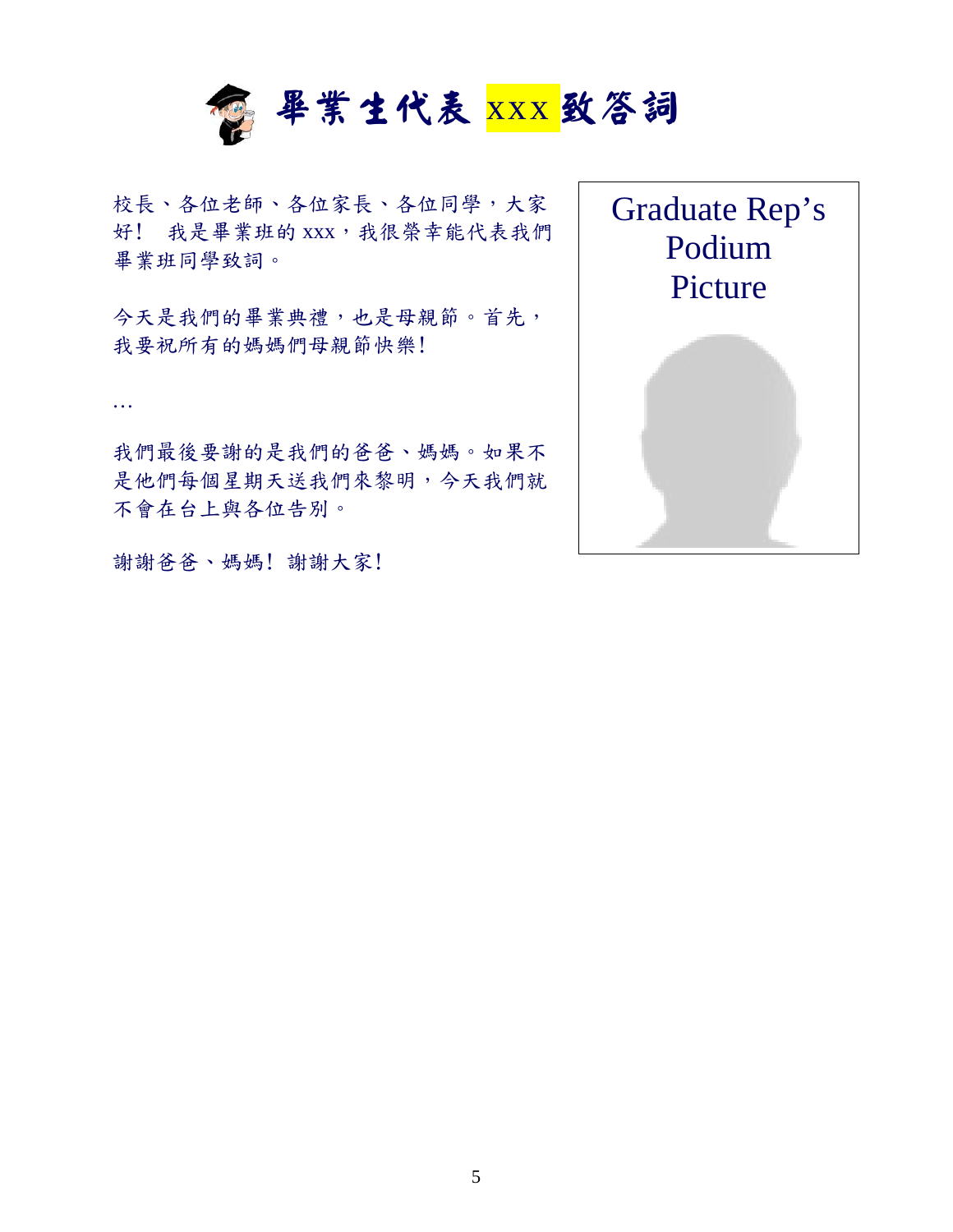### 畢業生家長 xxx 的贈言

| Graduate Parent's | 各位畢業班的同學們、各位黎明的好朋友<br>們:                                                                                                                   |
|-------------------|--------------------------------------------------------------------------------------------------------------------------------------------|
| Podium            | 大家午安! 今天我在這裡代表所有的畢                                                                                                                         |
| Picture           | 業生家長致詞, 要感謝 x 理事長、x 校                                                                                                                      |
|                   | 長、x教務長、x老師,還有這些年來所<br>有教過我們畢業班的老師們。要感謝各位<br>默默付出(搬椅子、搬桌子、安排便當、<br>掛海報、指揮交通)的志工、老師們,要<br>感謝各位安排武術、舞獅、舞蹈、扯鈴、<br>躲避球、排球等等課外活動的志工老師<br>們!謝謝你們! |

各位同學:最後讓我用這段話祝福大家:祝你們能夠「…!

也讓我們再一次的謝謝黎明的老師們!還有, 祝所有的媽媽們「母親節快 樂」!

謝謝大家。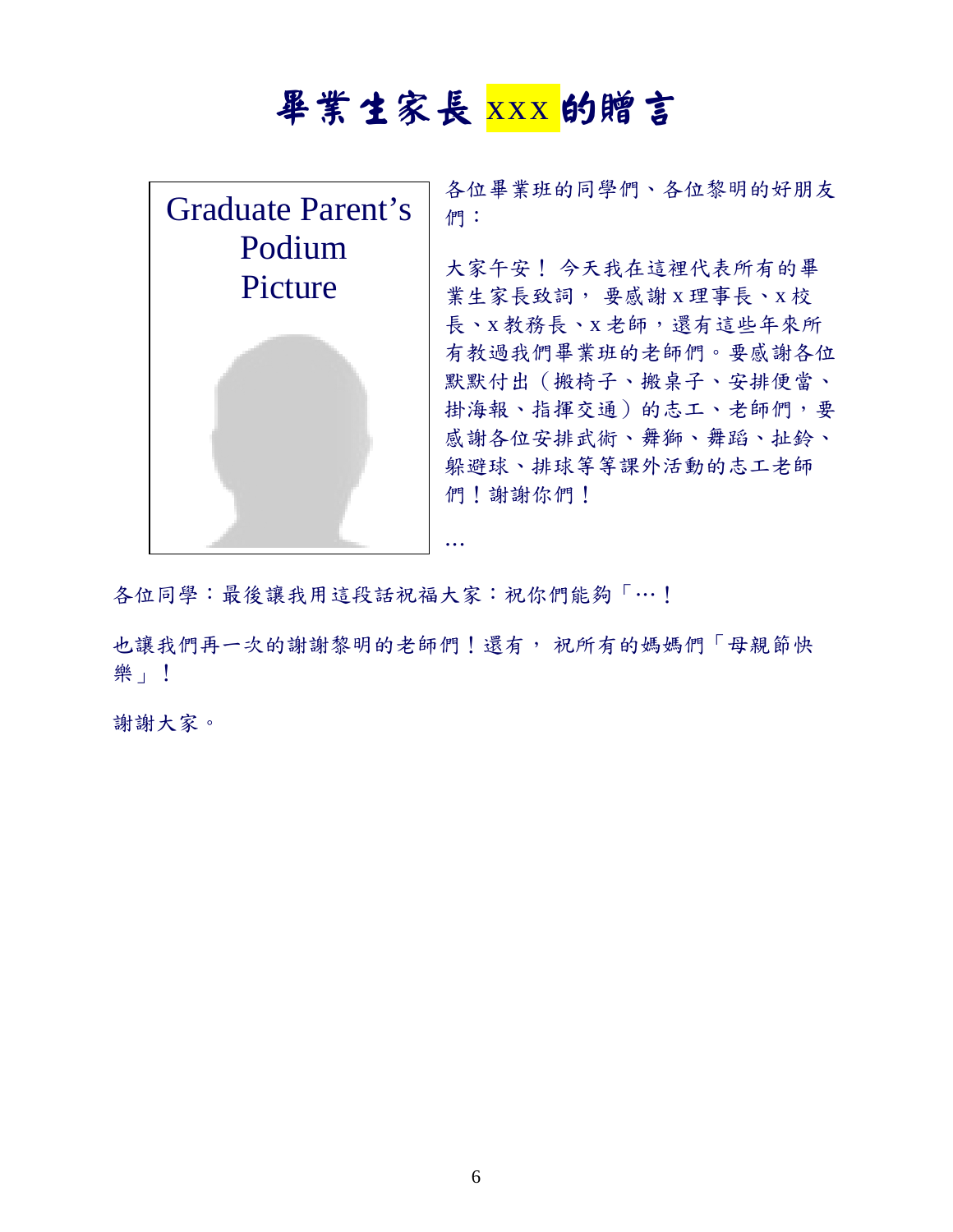

# 我們的老師

|          | 注音班: | xxx 老師              |
|----------|------|---------------------|
|          | 班:   | <mark>XXX</mark> 老師 |
| $\equiv$ | 班:   | xxx 老師              |
| $\equiv$ | 班:   | xxx 老師              |
| 四        | 班:   | xxx 老師              |
| H        | 班:   | xxx 老師              |

|   | 六 班: | xxx 老師 |  |
|---|------|--------|--|
|   | 七 班: | xxx 老師 |  |
|   | 八 班: | xxx 老師 |  |
| 九 | 班:   | xxx 老師 |  |
|   | 十班:  | xxx 老師 |  |
|   | 十一班: | xxx 老師 |  |
|   | 二班:  | xxx 老師 |  |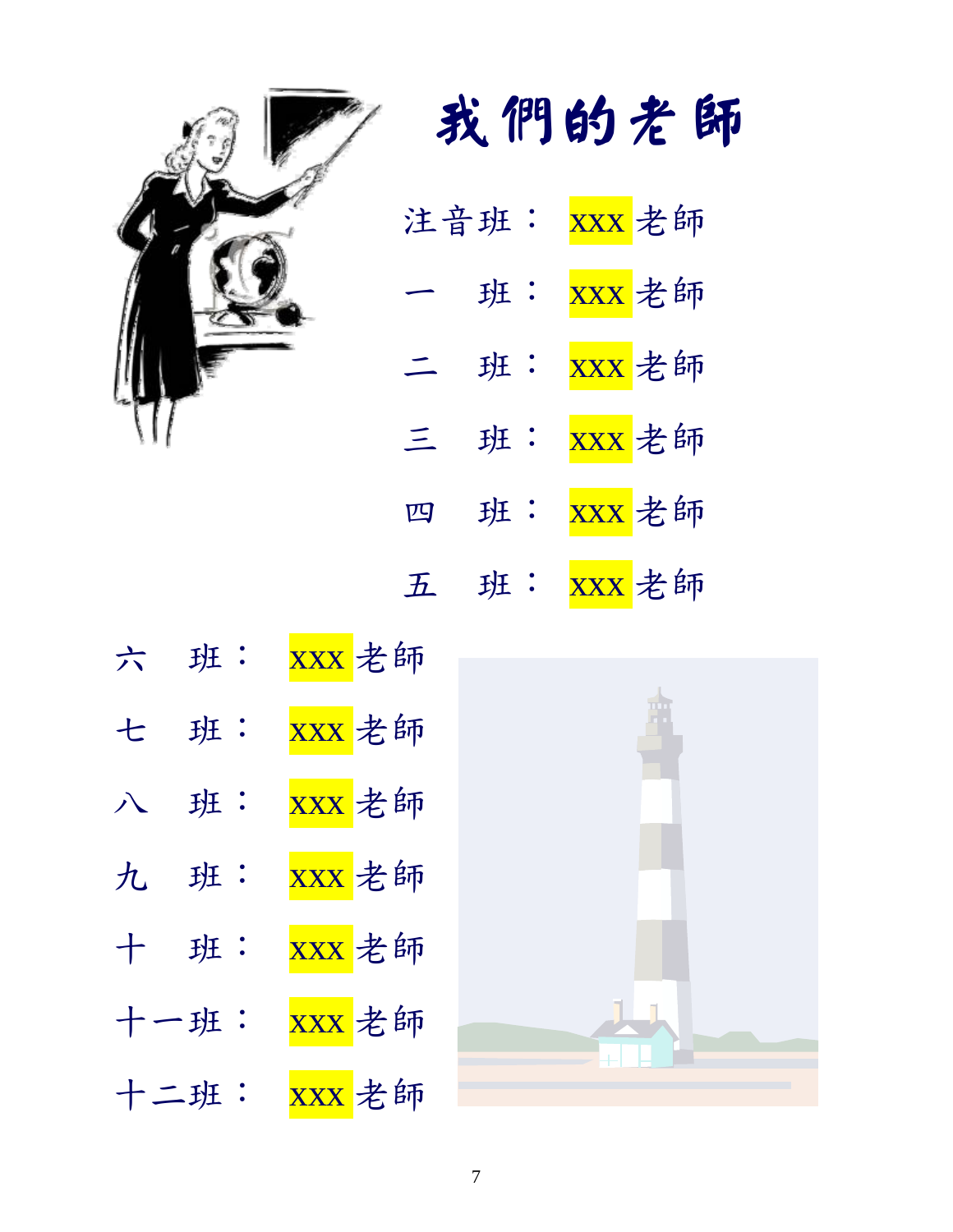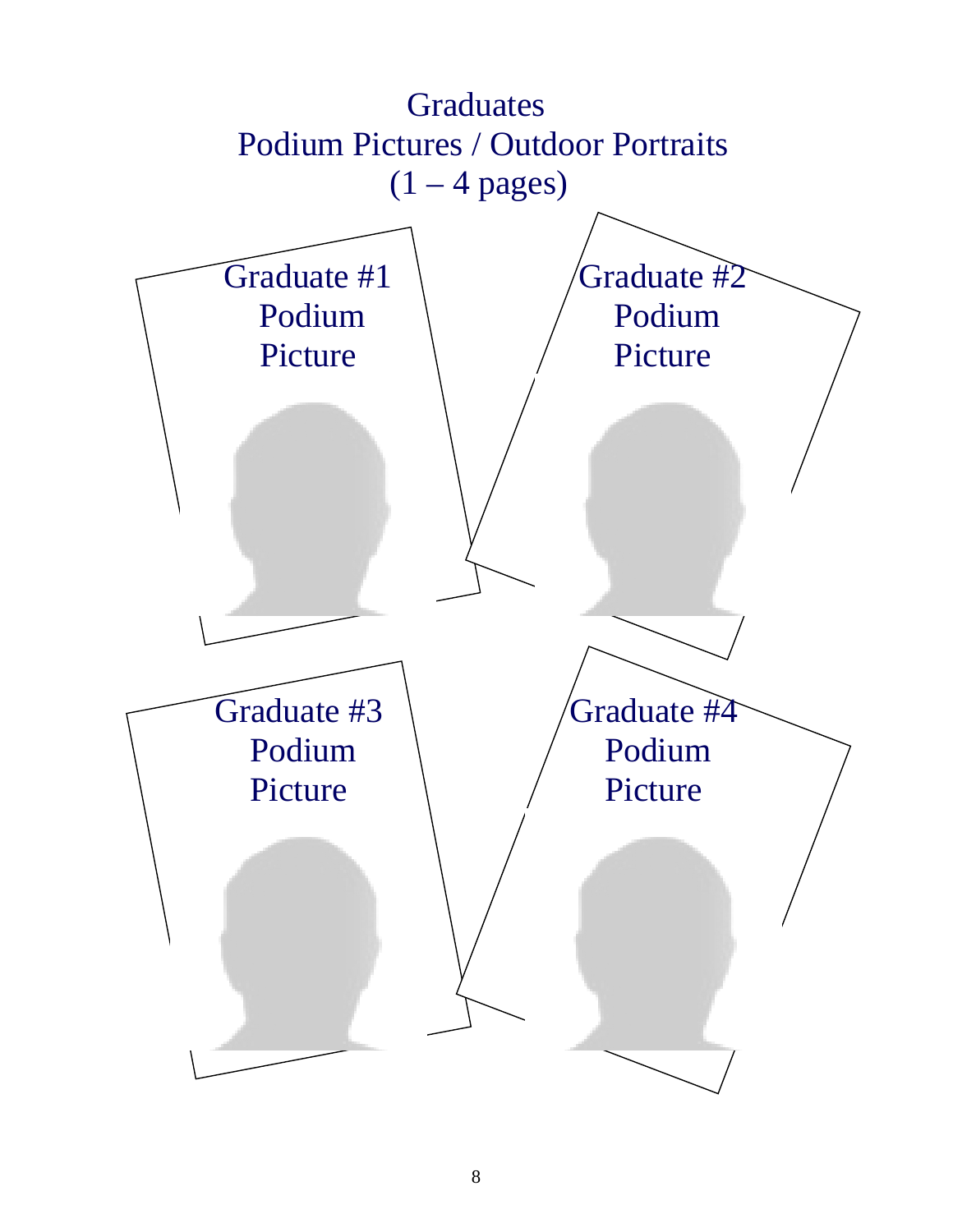

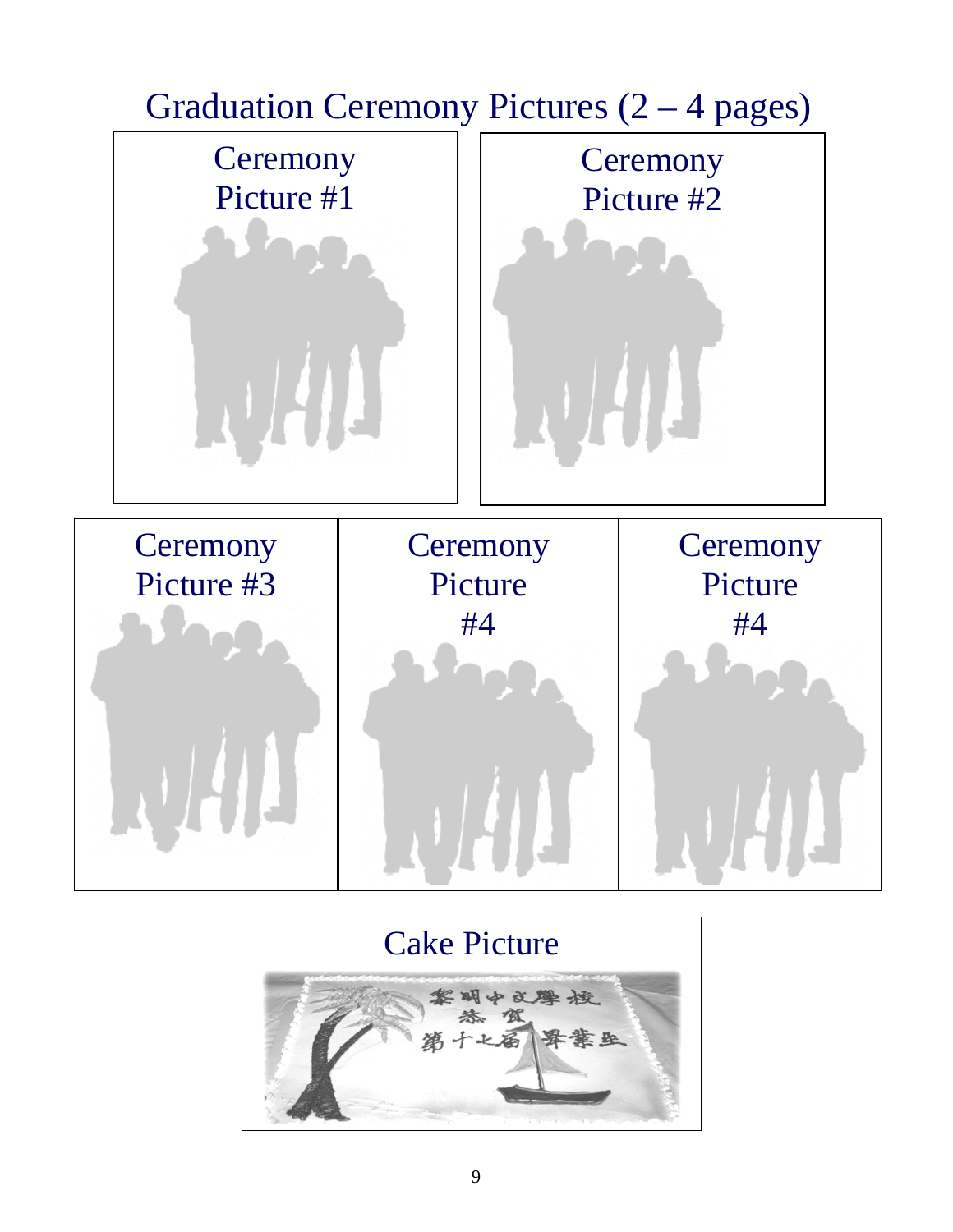## Graduate#1 中文姓名 English Name (mandatory)

**Birth Date**:

**High School:**

**College:**

**Years at Li-Ming**:

**Hobbies:**

**10 years later:**

**Favorite quote:** 

Add Graduation Speech here:

大家好,我是xxx。今年是我第 xxx 年上中文學校。這些年 來,我參加了很多不同的課外活動…

我學了很多中國文化與常識。

謝謝各位老師們,謝謝爸爸媽媽,謝謝大家。

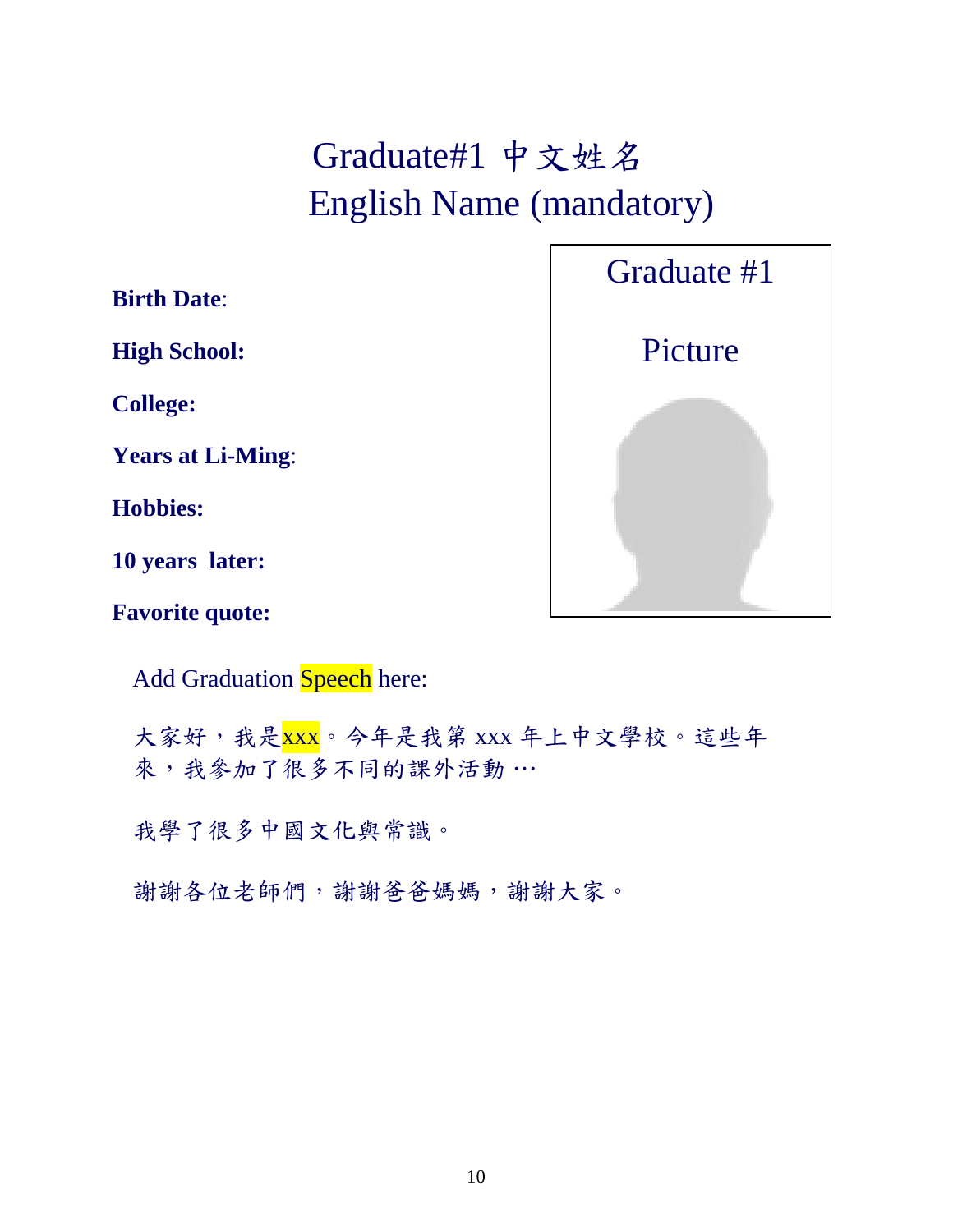Graduate #1 Self-Designed Page (optional)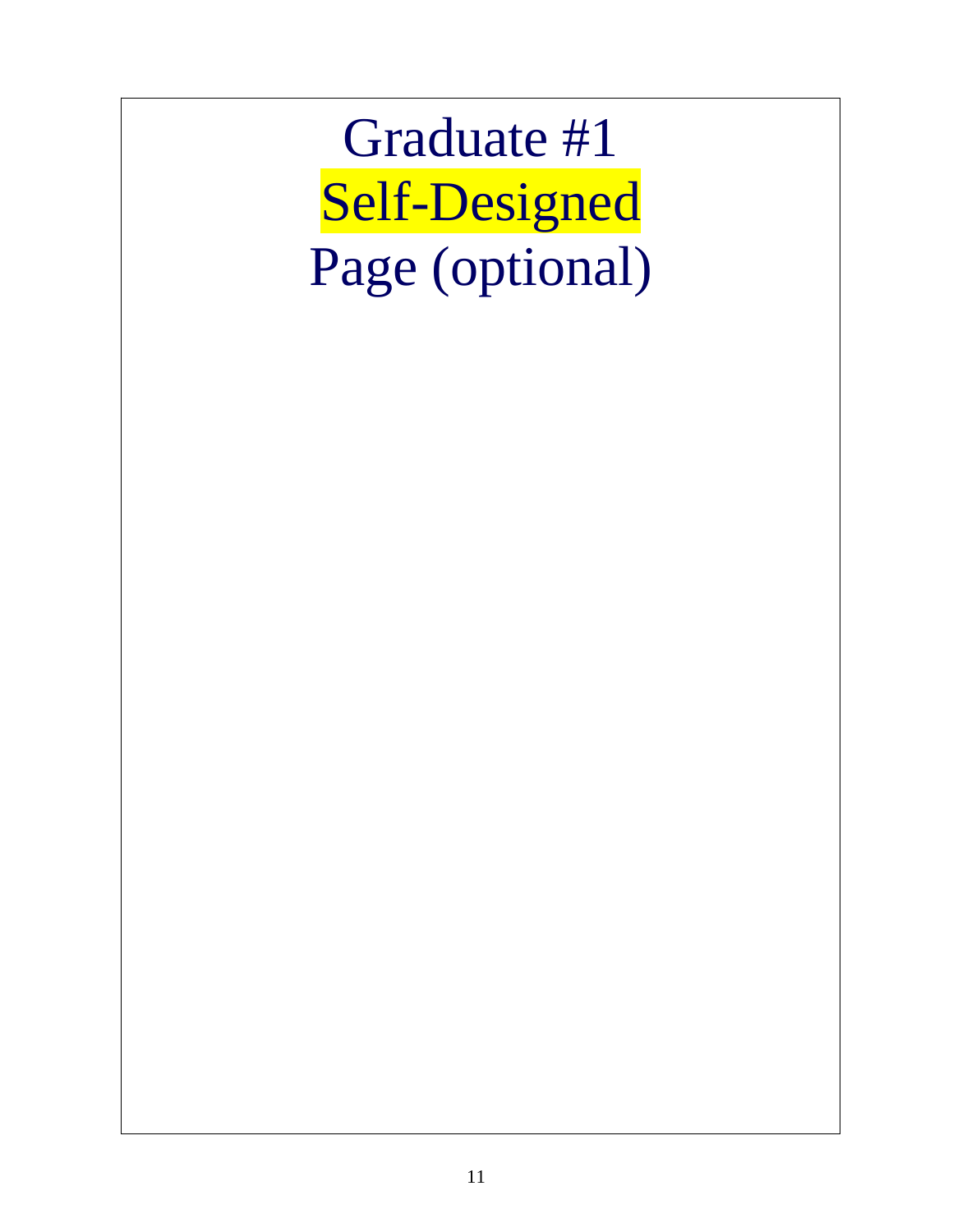#### Graduate#n 中文姓名 English Name (mandatory)



**Birth Date**: **High School: College: Years at Li-Ming**: **Hobbies: 10 years later: Favorite quote:** 

各位老師、家長、和同學,大家好。我是 xxx。

今天我要畢業了, xxx 年來, 每個禮拜天, ...

。在黎明,我有太多太多快樂的時光,這都會是我一生的回 憶。

最後我要謝謝所有教過我們的老師,你們付出的心血和時間, 讓我們學了一生受用不盡的中國知識,也教了我許多做人、 做 事的原則和道理。

謝謝大家!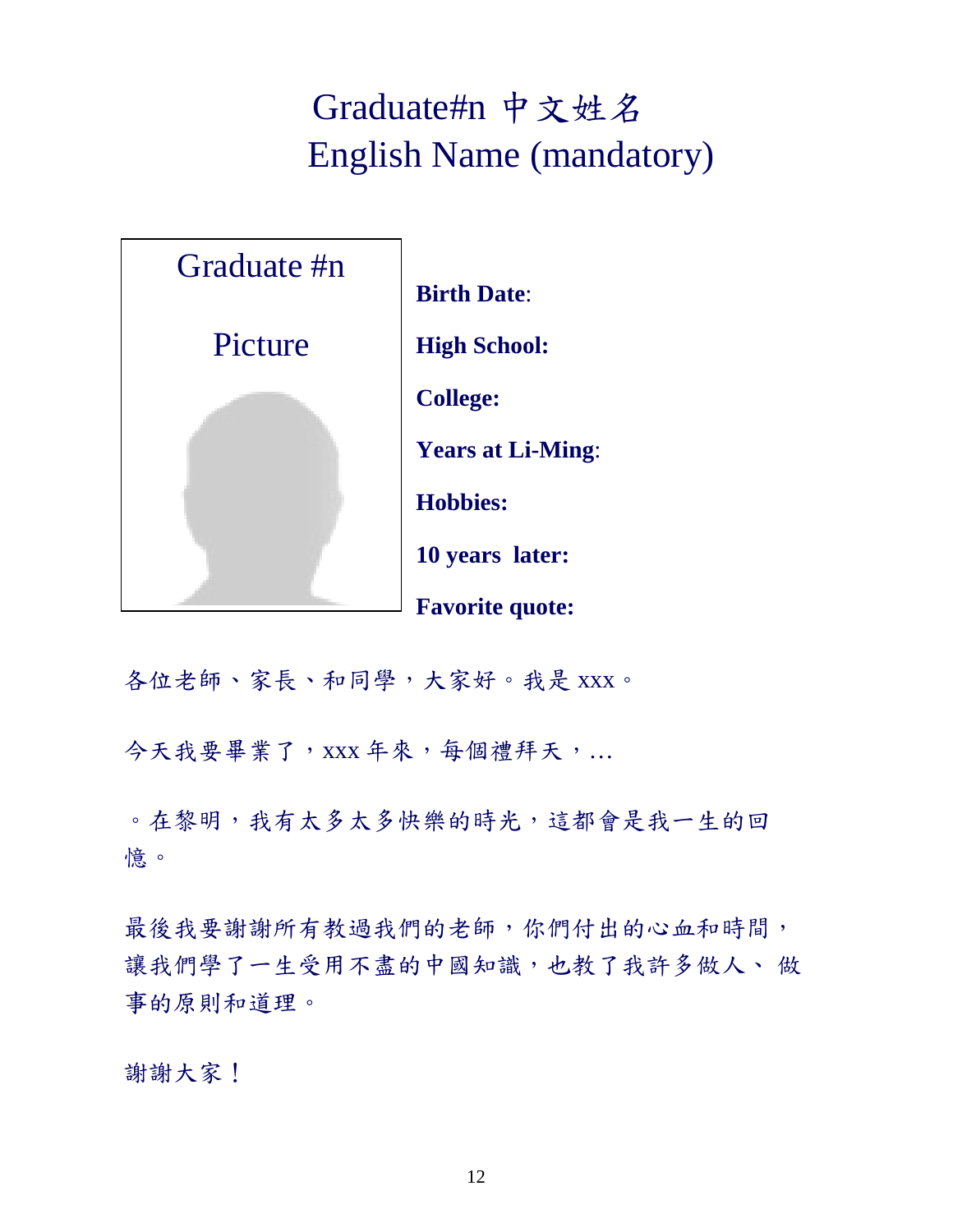Graduate #n Self-Designed Page (optional)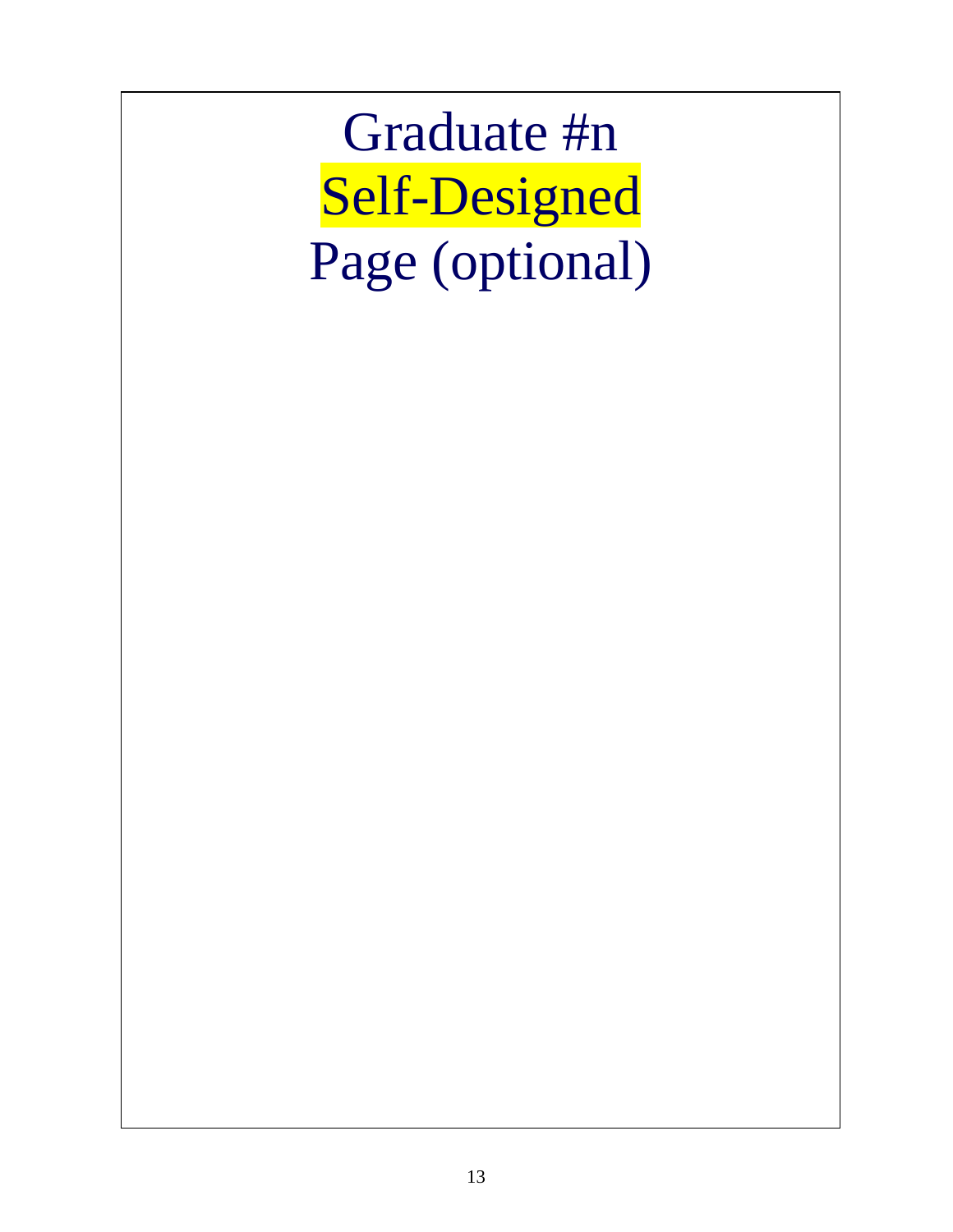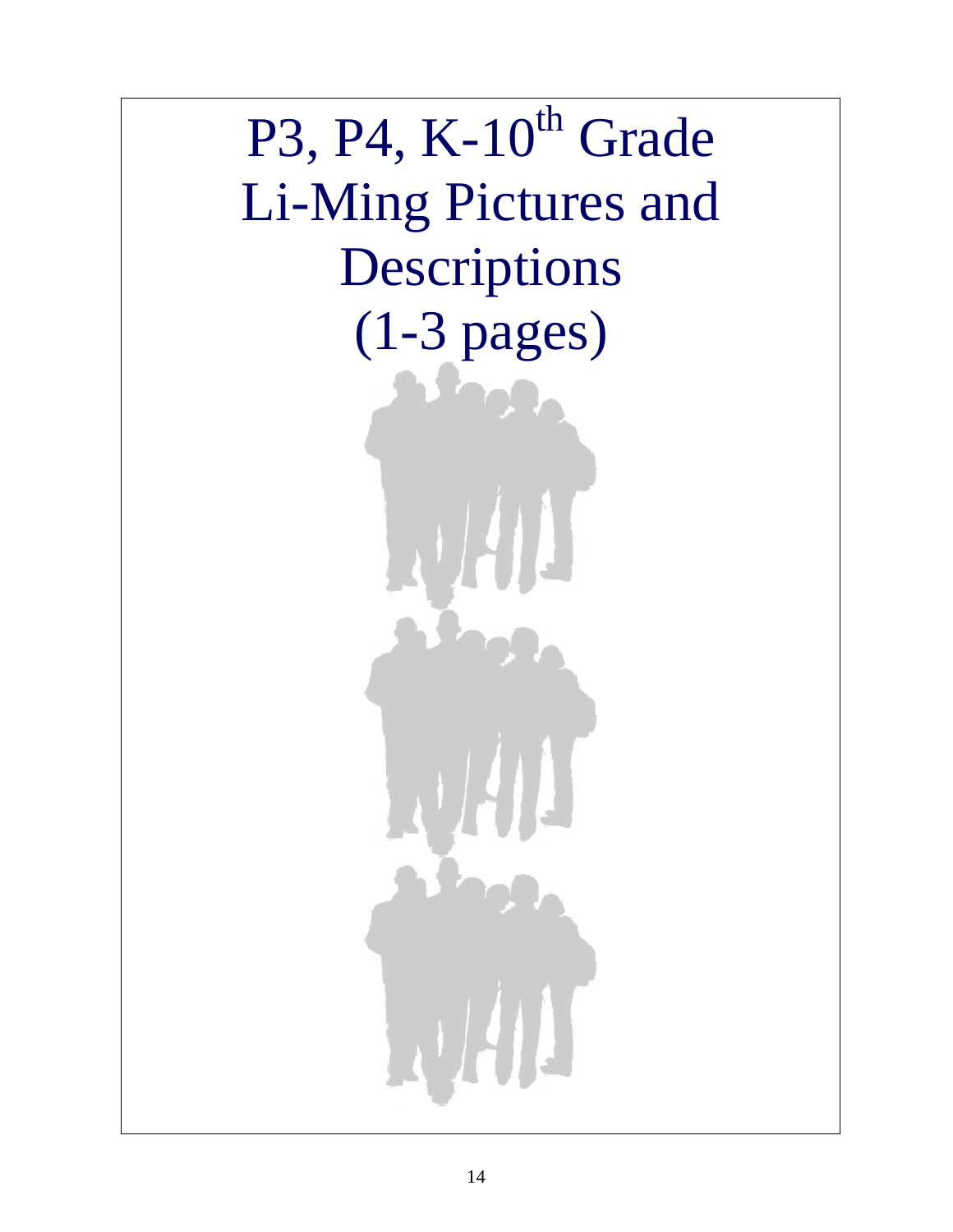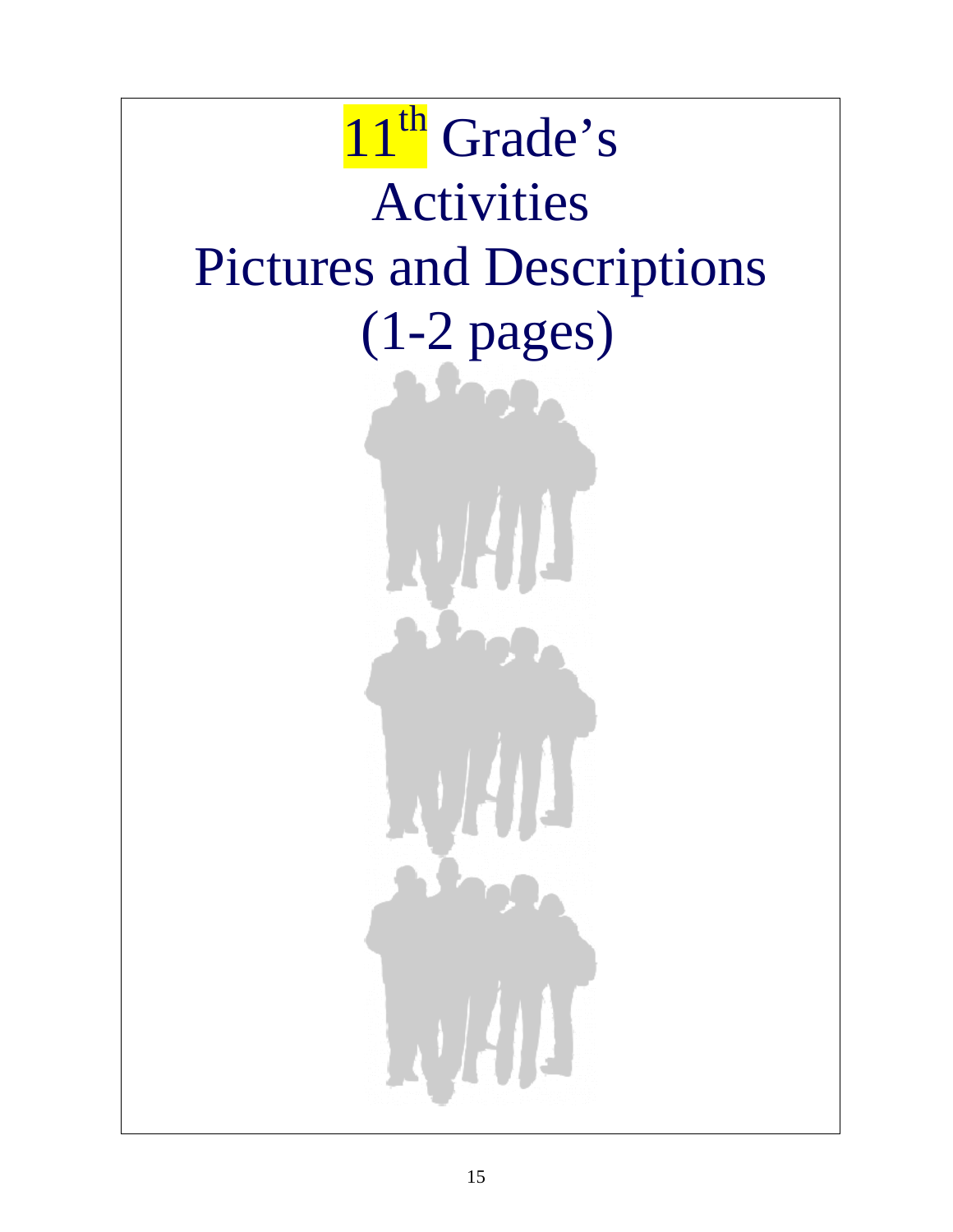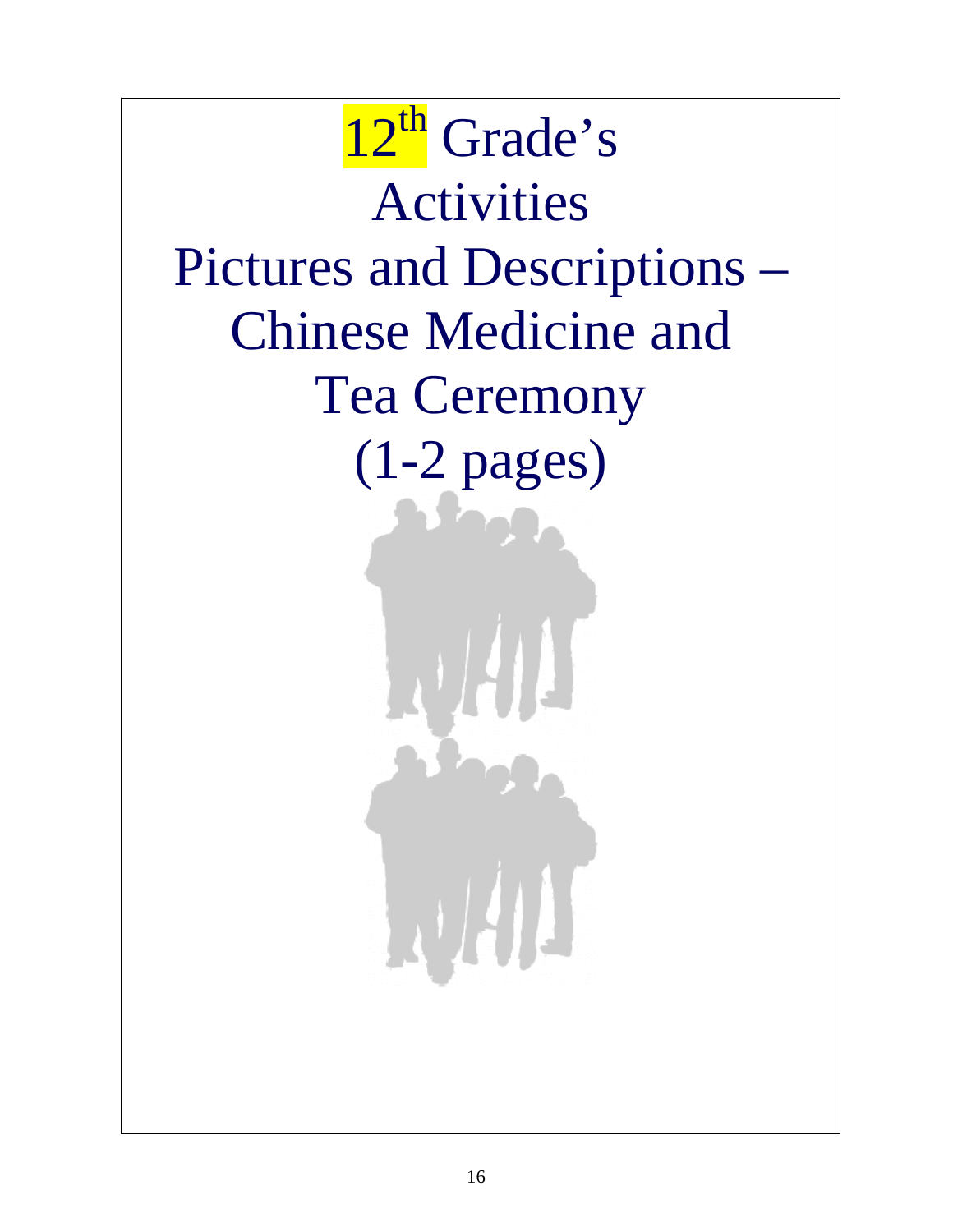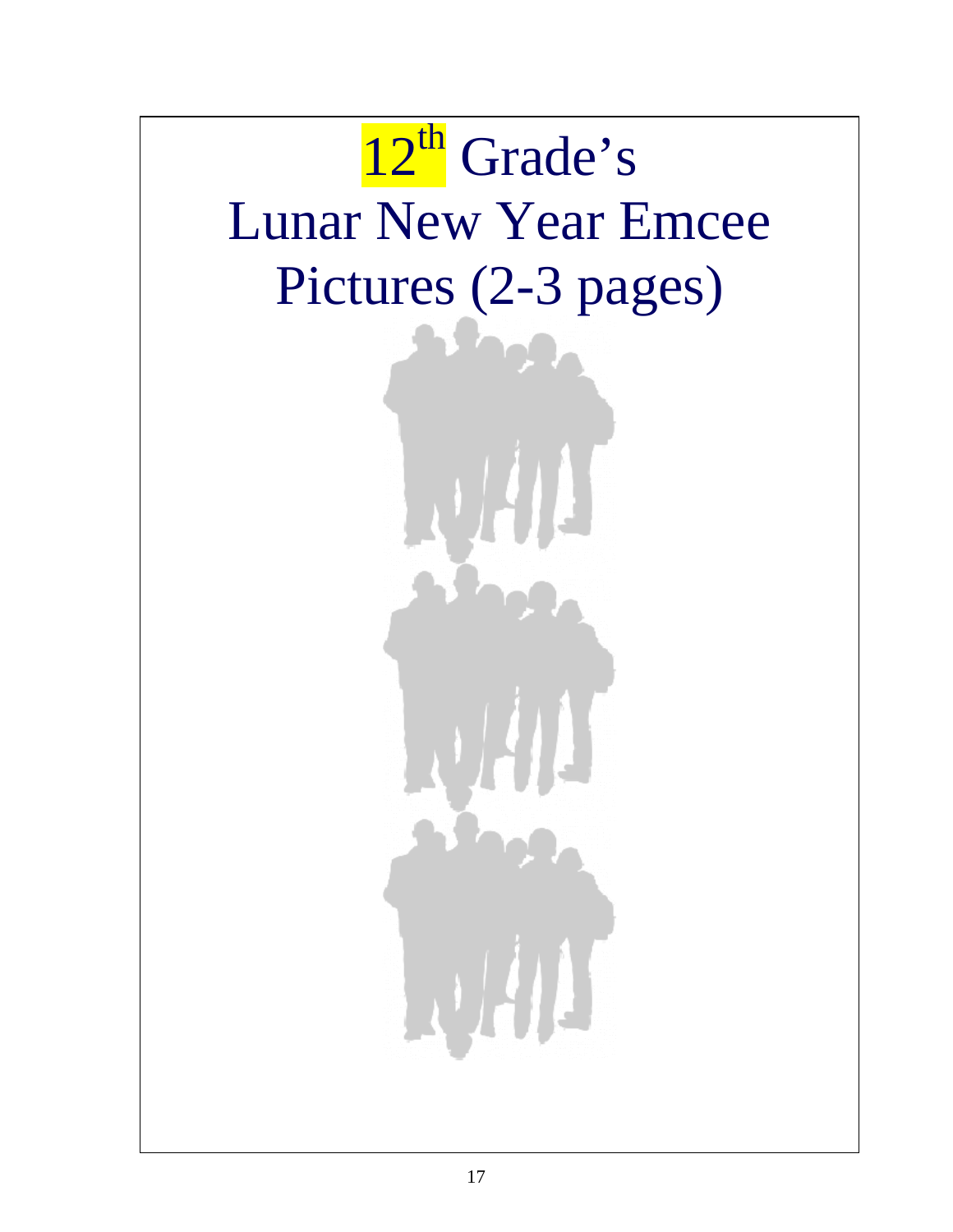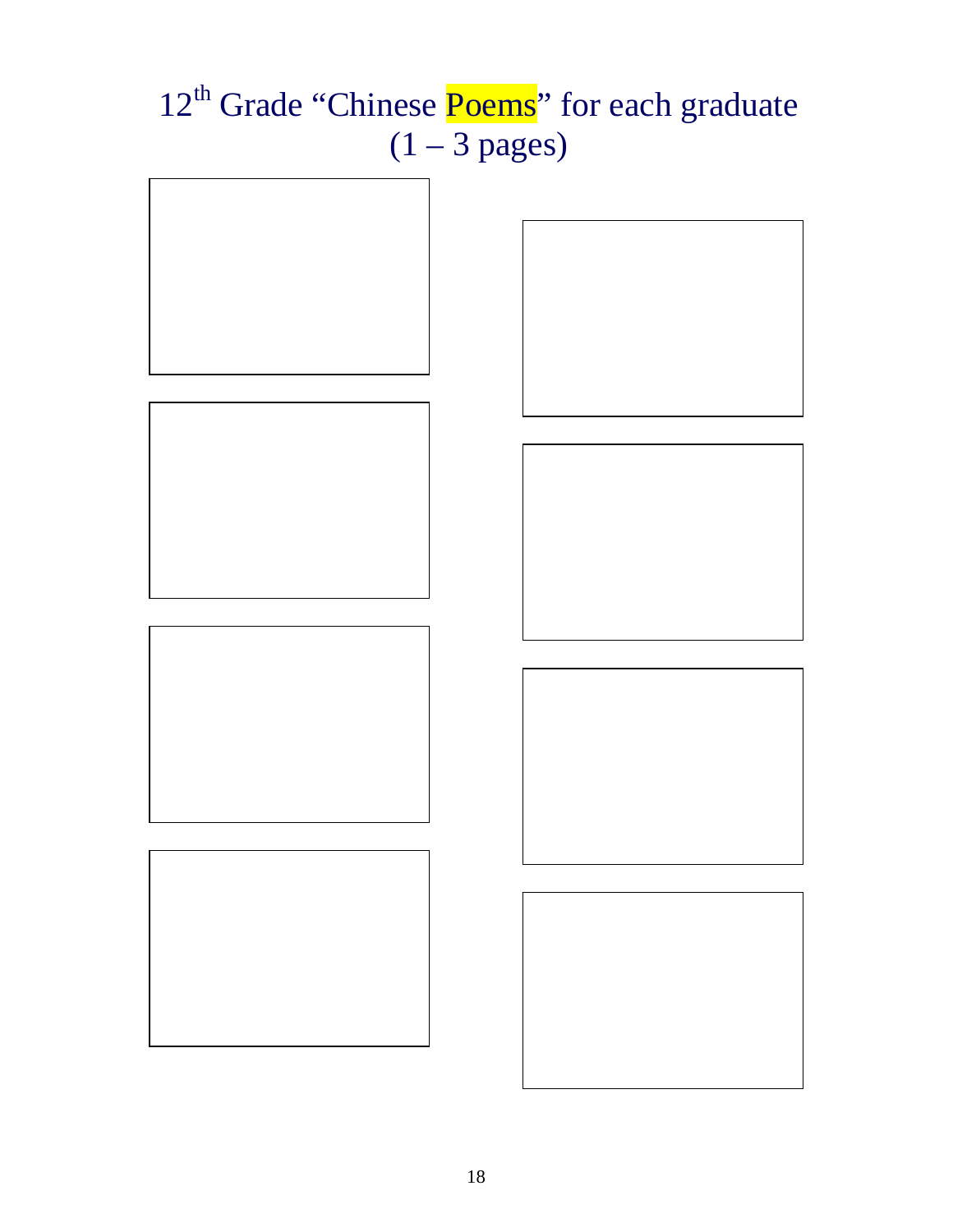# Other Memorable Subjects (optional)